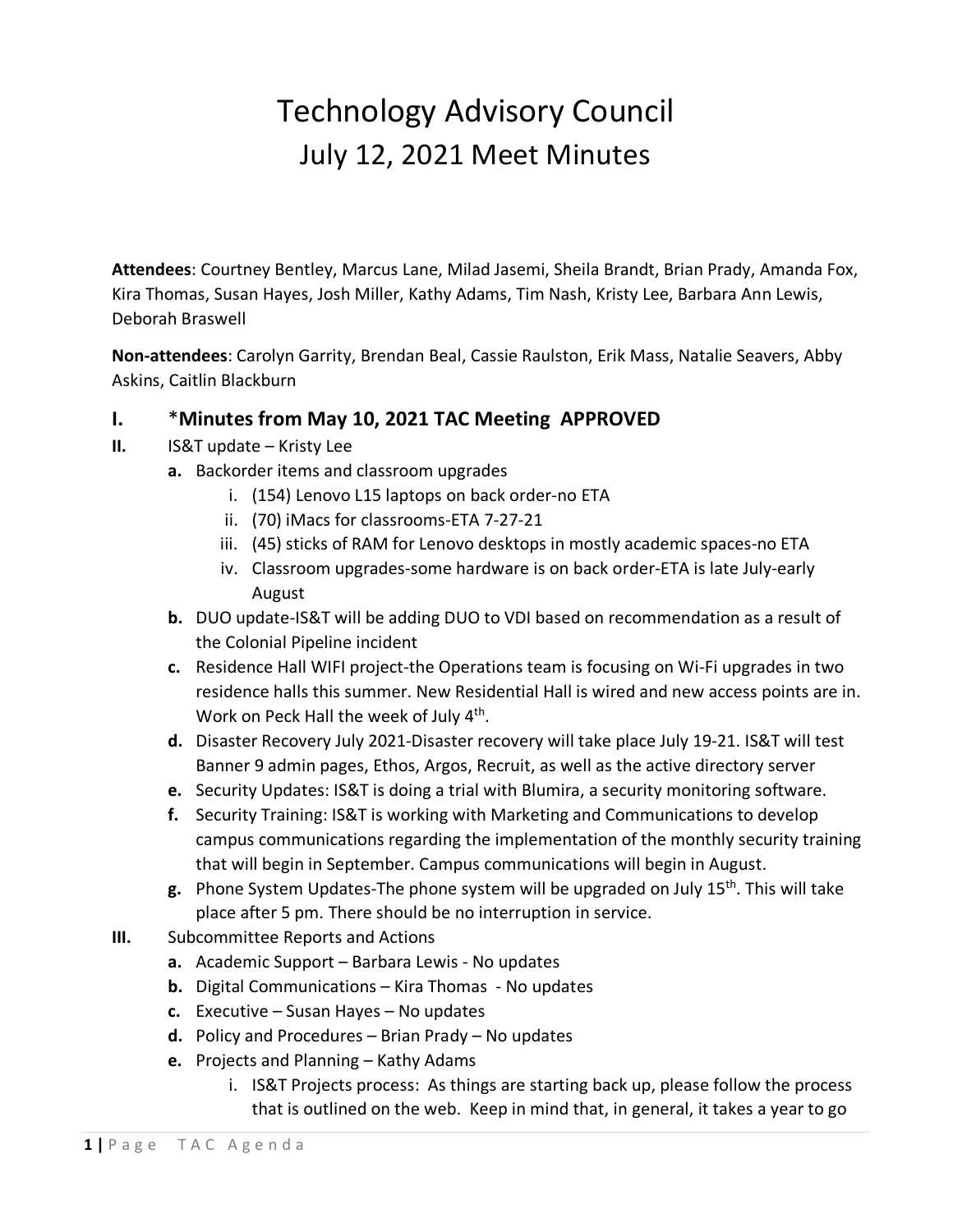through the process & get something implemented. Larger projects will be reviewed by TAC to prioritize. Also, if something comes up that requires immediate attention, TAC might need to be consulted on what project to put on hold in order to work on the new project.

- ii. Oracle upgrade: Robert has been working tirelessly on this update in our TEST environment. Oracle has been updated on our new server for our testing environment. This past weekend, he got TEST admin pages working. There is an issue with TEST self-services which he is working with Actionline to resolve. We had a meeting with the data owners a couple of weeks ago. Our goal is to release this to them in the next couple of days for them to test. They agreed for us to take Banner down on July 24<sup>th</sup> to upgrade the database server. We will also take Banner down August 14<sup>th</sup> to do the final Oracle upgrade. Robert will do as much as he can before in order to minimize the downtime. We are also getting weekend support from Actionline for both weekends and external DBA support for the August 14<sup>th</sup> weekend.
- iii. Evisions Product Suite upgrade: testing from the functional users passed; I'm working with Evisions to schedule the upgrade; this will require current users of Argos to download a viewer onto their computer; this is simple to do; I am going to send out directions on how to do it and how to run reports as well has hold a couple of zoom sessions to walk users through, if they need more instruction
- iv. Banner 9 Self-Service: We are ready to put in Student Profile, the first Banner 9 self-service application. At this time, this will just be a new link in self-services – nothing is going away. We have tentatively scheduled this for August 12<sup>th</sup>.
- v. Banner 9 Self-Service security updates: these were put in at the beginning of June
- vi. Banner 8 forms transition: I ran into problems when trying to get the forms available to users outside of IS&T. I've worked with Actionline and as of last Friday, I have two users who are going to test the forms to make sure they can access them in our testing environment. Assuming they can, I will be able to make the other forms available for the users to test and can move them to production as they are approved.
- vii. KPS3/OCR changes: Gabriel has made great progress. He has done the changes to our main site and the template that he can do. KPS3 is helping to do some more extensive changes. The changes to the Library site are complete. The changes to the Athletics page have been made by their vendor except for a couple. Gabriel is working with Athletics to get those done.
- viii. Website server transition: this was done successfully in June
- ix. Document Imaging: Hyland is working to set up the environment to test OnBase. They are receiving nightly files now and working on scripts to convert our data. This is on schedule to be complete by September 30<sup>th</sup>.
- **f.** University Operations Carolyn Garrity No updates